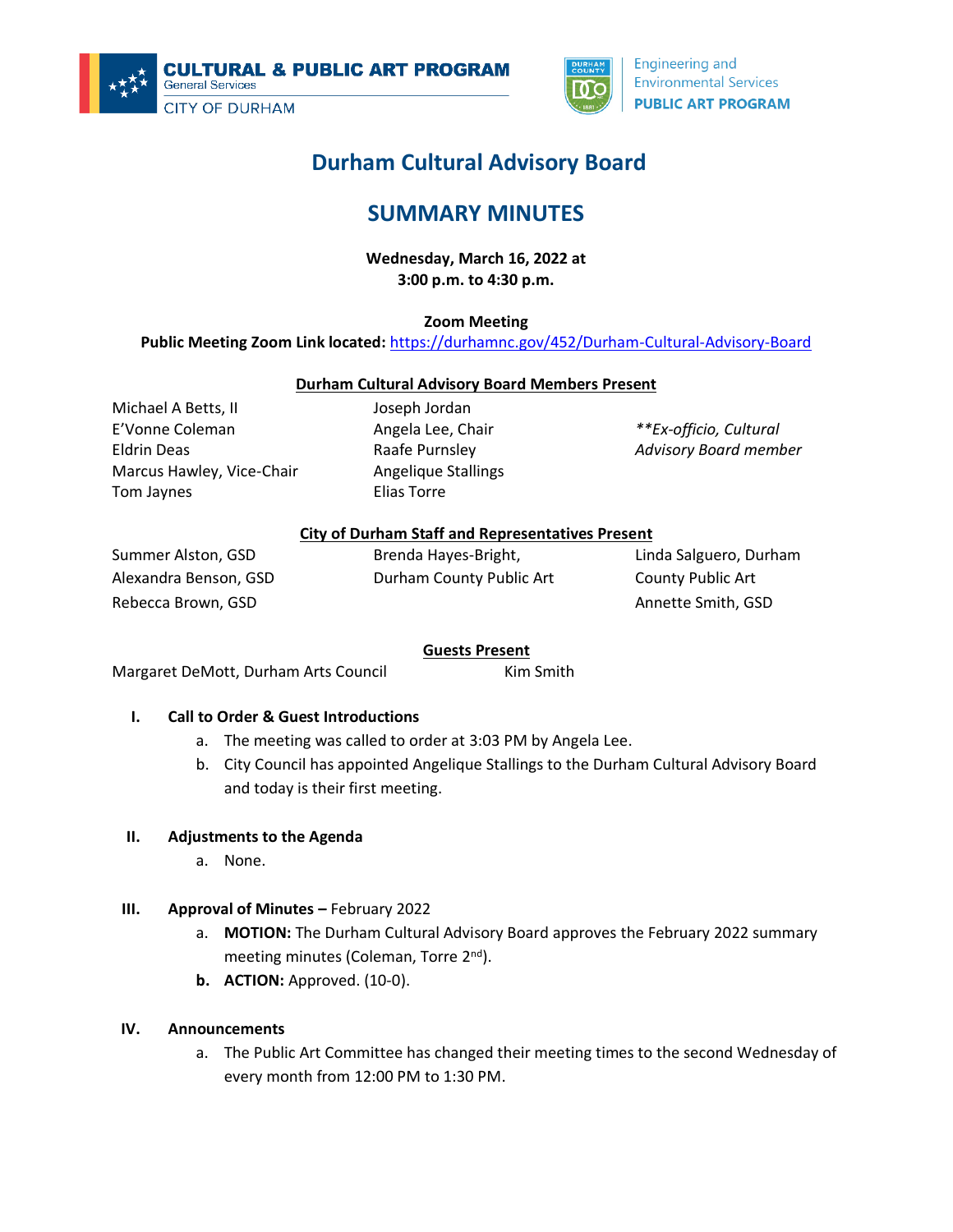

- b. The Public Art Committee has recommended two new members to fulfill the two vacancies on the Board.
- c. Marcus Hawley may resign from the Durham Cultural Advisory Board for a new opportunity outside of Durham.
- d. Keep Durham Beautiful is working with a Duke University intern to gather information on a new placemaking project at a greenspace along Foster Street.
- e. Durham Arts Council will present the DPLEX public art project to the Public Art Committee on March 16, 2022. The recording of the presentation will be available for review on DCAB's shared folder. Sherry DeVries, Cheryl Stewart, and Margaret DeMott are the points of contact for this project.
- f. Durham County's parking garage public artwork is now in fabrication after the contract was approved by both the Public Art Committee and County Commissioners.
- g. Points of Discussion:
	- 1. What are the different ways that DCAB members can advocate for public art in the community? Is there a standard elevator pitch template that can be used to show support to leadership and City Council to thank them for allocating funding towards public art?
	- 2. What are different online networking opportunities where DCAB members can connect with the community? How can DCAB be more accessible to the broader community? Twitter spaces / newsletters / etc.?

## **V. Old Business**

- a. Goals and Calendar of Meetings Adoption
	- 1. To approve the 2022 goals, DCAB task forces will draft and schedule meeting topics for 2022 schedule prior to this meeting.
	- 2. ACTION: To approve and adopt the 2022 Goals for the Durham Cultural Advisory Board.
		- 1. Priorities drafted:
			- a. Advocate for more City and County funding and support for arts and culture in Durham
			- b. Support the implementation of a new Cultural Road Map
			- c. Provide stewardship during the pilot year of the Poet Laureate of Durham
			- d. Strengthen relationships with all communities, neighborhoods, and people of Durham
			- e. Advocate for sustainable strategies devoted to equity, diversity, inclusion with a particular focus on anti-racism and social justice
			- f. Support and strengthen the work of the Public Art Committee
			- g. Explore arts and mental health intersection or promote arts and mental health